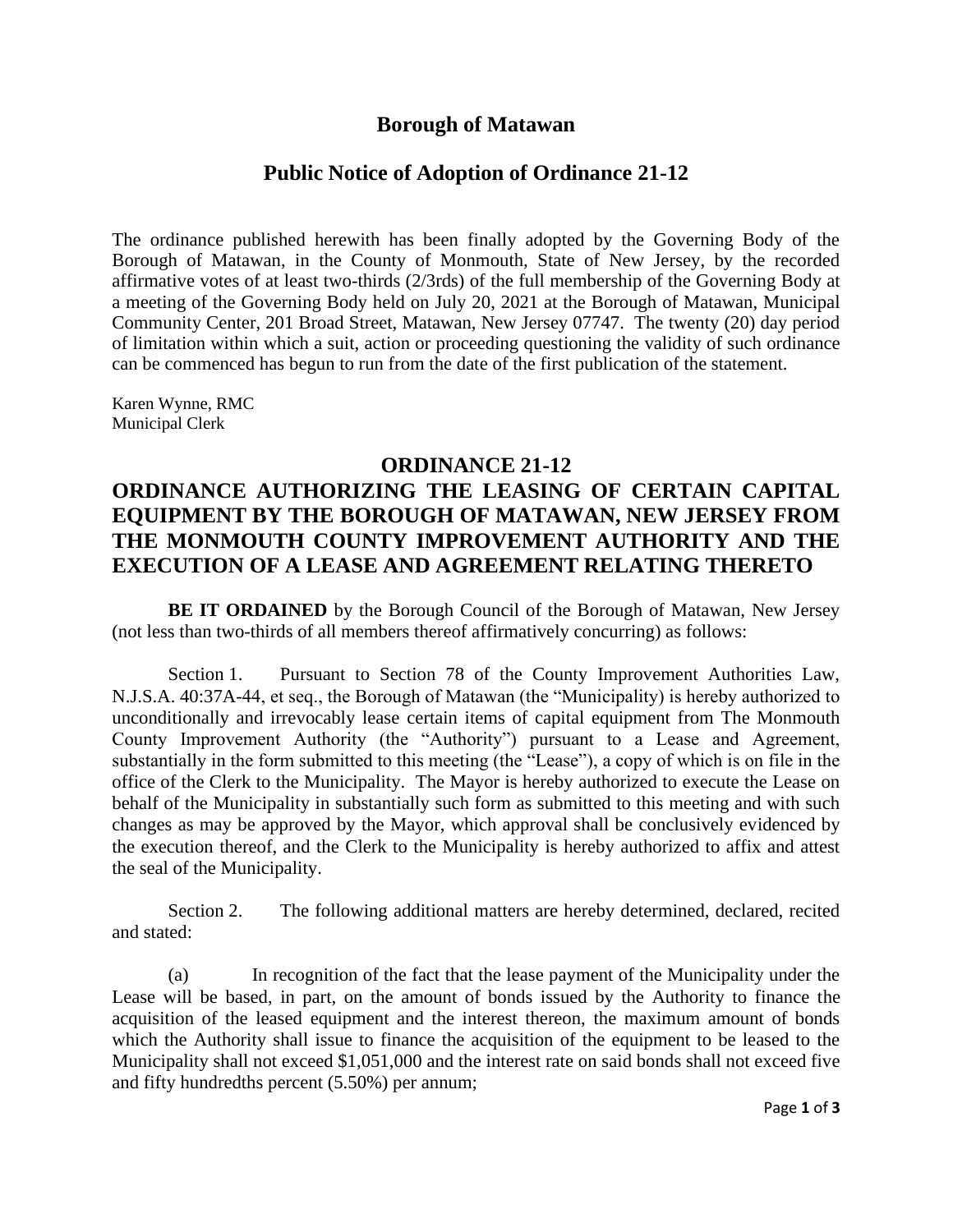(b) The items to be leased from the Authority shall be as set forth in Schedule A hereto; provided that the Mayor or any authorized municipal representative (as defined in the Lease) may substitute or add items of equipment in accordance with the provisions of the Lease; and

(c) The lease term applicable to a particular item of leased equipment shall not exceed the useful life of such item.

Section 3. This ordinance shall take effect twenty (20) days after the first publication thereof after final adoption as provided by law.

|                                       | <b>Useful Life</b> | Lease Term |                       |
|---------------------------------------|--------------------|------------|-----------------------|
| Equipment                             | (Years)            | (Years)    | <b>Estimated Cost</b> |
| <b>OEM:</b>                           |                    |            |                       |
| 2021 Ford F-150 4Dr. 4WD SSV          |                    |            |                       |
| Pick-Up, upfitting and markings       | 5                  | 5          | 46,000<br>\$          |
| <b>LED Light Tower trailer</b>        | 15                 | 10         | 15,000                |
| <b>Fire Prevention:</b>               |                    |            |                       |
| Vehicles (2)                          | 5                  | 5          | 35,000                |
| DPW:                                  |                    |            |                       |
| Dump Truck                            | 5                  | 5          | 106,578               |
| <b>Mason Dump Truck</b>               | 5                  | 5          | 53,289                |
| <b>Utility Truck</b>                  | 5                  | 5          | 46,576                |
| Leaf Vactor Truck (Vacuum Leaf        |                    |            |                       |
| <b>Collection Loader)</b>             | 15                 | 10         | 208,567               |
| <b>Police Department:</b>             |                    |            |                       |
| Panasonic Body-Worn Camera            |                    |            |                       |
| Package with storage & software       | 5                  | 5          | 90,000                |
| <b>Axon Conducted Energy Devices</b>  |                    |            |                       |
| (Tasers)                              | 5                  | 5          | 30,000                |
| <b>Automated License Plate Reader</b> |                    |            |                       |
| (Leonardo ELSAG)                      | 5                  | 5          | 15,000                |
| Panasonic CF-33 Laptops for front-    |                    |            |                       |
| line patrol vehicles                  | 5                  | 5          | 35,000                |
| 2021 Ford F-150 4Dr. 4WD SSV          |                    |            |                       |
| Pick-Up, upfitting and markings       | 5                  | 5          | 46,000                |
|                                       |                    |            | Page 2 of 3           |

#### **SCHEDULE A - EQUIPMENT LIST** Borough of Matawan